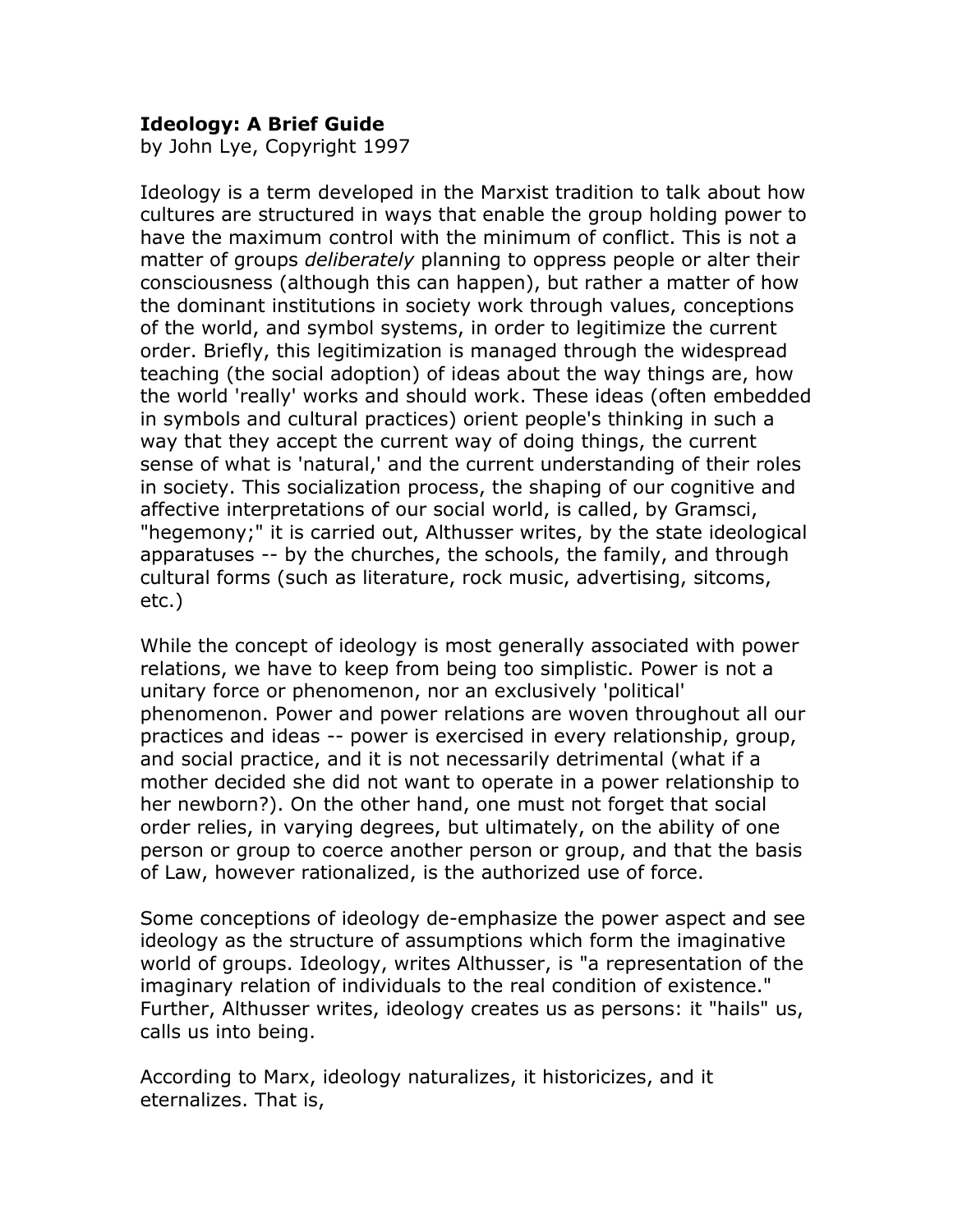- 1. Ideological structures appear to be natural, "according to the order of things" (naturalization).
- 2. Ideological structures appear to be the logical conclusion to an historical development (historicization).
- 3. There is an assumption that now that this (natural) state of affairs has been reached, things will be that way, barring regression (eternalization).

## **Structuralism**

Deconstruction is a poststructuralist theory, based largely but not exclusively on the writings of the Paris-based Jacques Derrida. It is in the first instance a philosophical theory and a theory directed towards the (re)reading of philosophical writings. Its impact on literature, mediated in North America largely through the influences of theorists at Yale University, is based in part on the fact that deconstruction sees all writing as a complex historical, cultural process rooted in the relations of texts to each other and in the institutions and conventions of writing, in part on the sophistication and intensity of its sense that human knowledge is not as controllable or as cogent as Western thought would have it and that language operates in subtle and often contradictory ways, so that certainty will always elude us. Structuralist groundworks

Reality as we understand it is constructed of certain deep structural principles or organizations which may be configured differently on the level of experienced life, as we both operate and interpet them differently. Language, for instance, is compose of basic resources (langue) from which individual instances of its use are drawn (parole); cultures are formed through basic relations of economic production (the Marxist conception of the 'base'), but these may appear differently as cultures (economies, in the economic and more general sense) configure their ideas and arrangements (the 'superstructure'). The idea is that there are basic structures which are operationalized according to certain transformative rules in relation to the particulars of specific situations.

There is no unmediated knowledge of 'reality': knowledge is symbolic; what we 'know' are signs; signs gain their meaning from their distinction from other signs. Therefore there is no knowledge of 'reality', but only of symbolized, constructed experience. Our 'knowing of our experience' is itself then mediated knowing, which is the only thing knowing can be. There is no 'pure' knowledge of reality except, as the early theorist of semiotics Charles Sanders Pierce suggests, at an instantaneous and inarticulable level: one can, Pierce says,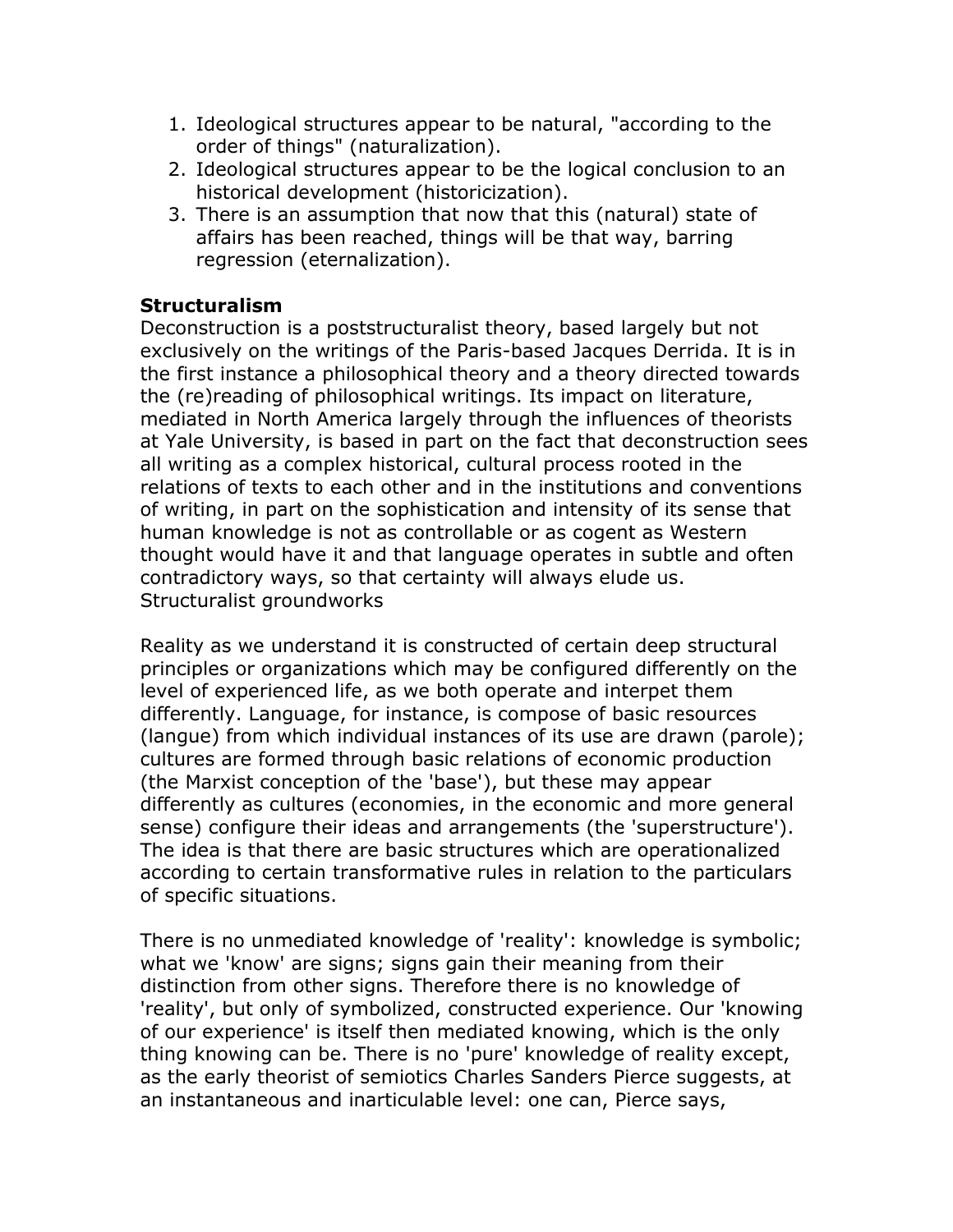experience, but not know, reality-in-itself. This is not to say that this experience of the real is not real; it is: we live in a real world. But we live particularly in our codification, our system of signs. If we cannot translate any experience into symbolic form then we cannot 'know' it in a way that is useful to us; if we do know, then our knowledge is only knowledge through our codes and our signifying systems--that is, mediated knowledge. (as when we might experience an earthquake without immediately knowing what it is, and so for a moment experience only something like disoriented panic).

All texts are mediated (are only the process of mediation), in many ways: they are mediated by language, they are mediated by cultural systems, including ideologies and symbols, they are mediated by the conventions of genres, they are mediated by the world of intertextuality which is textuality's only true home, they are mediated by the structure of ideas and practices which we call reading (there is no 'pure reading', there is only reading according to some tradition, for some purpose). Texts are mediated in their construction, in their communication, and in their reception. Texts cannot, by definition, simply transfer an author's ideas.

Our mediated knowledge works as all signs systems work, not by identification but by differences and through codes.

## **Deconstruction assumptions**

In deconstruction the basic structuralist principle of difference is located ontologically as well as semiotically: at the very point of beingness of every thing there is difference -- or différance -- because only through différance is one thing not another thing instead. Différance comes before being; similarly, a trace comes before the presence of a thing (as anything which is is itself by virtue of not being something else, by differing, and that which it differs from remains as a trace, that whose absence is necessary for it to be); so too writing precedes speech -- a system of differences precedes any location of meaning in articulation. See my summary of Derrida, [Différance.](https://brocku.ca/english/courses/4F70/diffr.php)

Deconstruction, as do other poststructural theories, declines the structuralist assumption that structural principles are essences -- that there are universal structural principles of language which exist 'before' the incidence of language. (The emphasis on the concrete, historical and contingent in opposition to the eternalities of essence reveals one of deconstruction's filiations with existentialism.) All 'principles' of existence (i.e., of experience) are historically situated and are structured by the interplay of individual experience and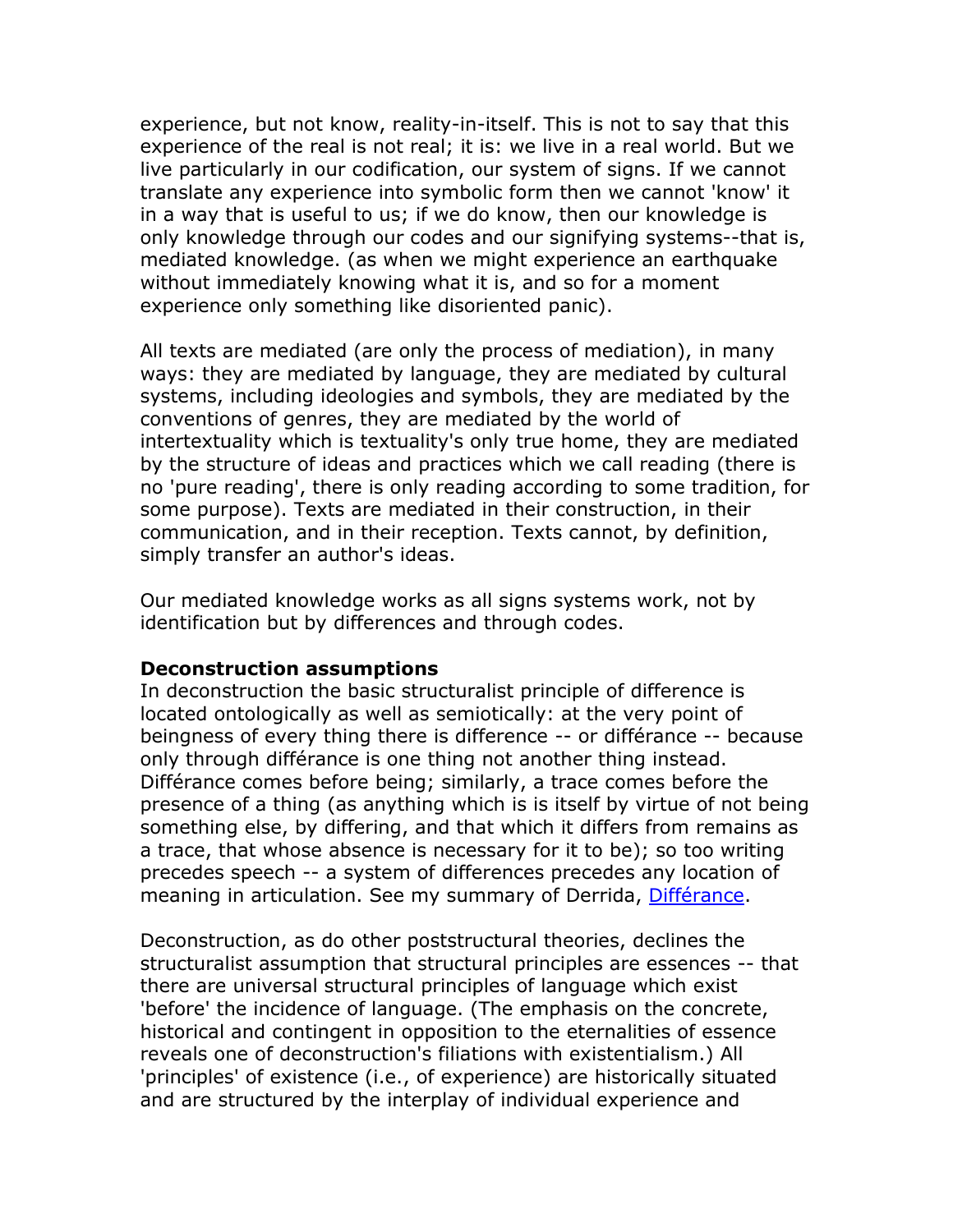institutional force, through the language, symbols, environment, exclusions and oppositions of the moment (and of the previous moments through which this one is constructed). Structures are historical, temporary, contingent, operating through differentiation and displacement.

There is no outside of the text; everything that we can *know* is text, that is, is constructed of signs in relationship. This claim does not mean that there is nothing outside of language: the claim refers to the realm of human knowledge, not to the realm of concrete existence (elusive as that might be). Deconstruction does *not* deny the existence of an independent, physical world.

All texts are constituted by difference from other texts (therefore similarity to them). Any text includes that which it excludes, and exists in its differences from/filiations with other texts.

Opposites are already united; they cannot be opposites otherwise. Nor can they be a unity, and be themselves. They are the alternating imprint of one another. There is no nihilism without logocentrism, no logocentrism without nihilism, no presence without absence, no absence without presence, and so forth.

Inherent in language itself is difference and deferral; it is impossible for language to be identical with its referents. A word or any other sign can only mobilize the play of the fields of signs from which it is distinguished, and from which it is of necessity removed. See [quote](https://brocku.ca/english/courses/4F70/deconstruction.php#bj)  [from Barbara Johnson,](https://brocku.ca/english/courses/4F70/deconstruction.php#bj) below.

Inherent in language also is the contest between grammar and rhetoric. Grammar is the syntagmatic protocol, meaning as created by placement; rhetoric is the intertextual system of signs which makes what the grammar means, mean something else (irony and metaphor are principal examples). Grammatical and rhetorical meaning cannot be identical, and one may well not be able to assign a priority of 'meaning'.

In a sense deconstruction is profoundly historical: it sees temporality as intrinsic to meaning, in that meaning can only be structured against that which is before it, which is structured against that which is before that. Meaning is that which differs, and which defers. The claim is not that there is no meaning -- that is a misunderstanding of deconstruction: the claim is that what we take to be meaning is a shifting field of relations in which there is no stable point, in which dynamic opposing meanings may be present simultaneously, in which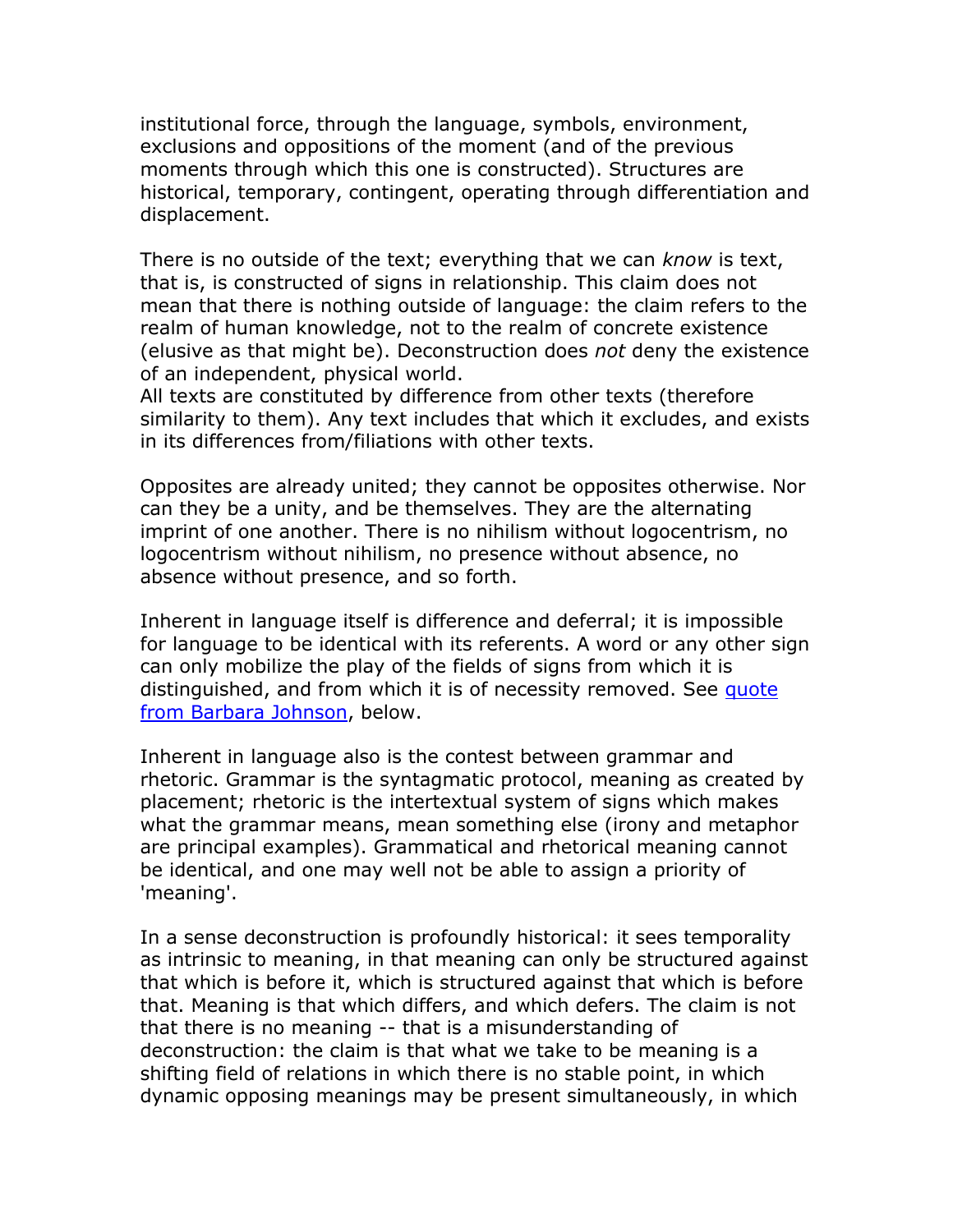the meaning is textually modulated in a interweaving play of texts. Meaning circulates, it is always meaning by difference, by being other. The meaning-through-difference creates/draws on 'traces' or 'filiations', themselves in some senses historical.

Deconstruction is also historical insofar and it functions etymologically, turning to the root, often metaphorical, meanings of words for an understanding of how they function within the web of differentiation which spans the chasm of the non-human over which we constantly live.

as deconstruction works on (in both senses of 'works on') the web of differentiation which spans the chasm of the non-human over which we constantly live, it is intrinsically and deeply human and humane. It is affirmative of the multiplicity, the paradoxes, the richness and vibrancy, of our life as signifying beings. If it seems to deny affirmation, it is because it knows that affirmation is always, intimately and compellingly, itself, only in the presence of and by virtue of negation. To fully live we must embrace our deaths.

if deconstruction seems to oppose Humanism, it is because Humanism operates by substituting the concept 'man' for the concept 'God'(or 'order', 'nature', 'Truth', 'logos', etc.) and so placing 'man' as the unproblematic ground of meaningfulness for human life. It should be clear, however, that 'man' is then a hypothesized center, substituting for another hypothesized center, in the history of metaphysics. Deconstruction wants to clarify the instability upon which such a concept is grounded.

one can and indeed must work with ideas such as 'center', 'man', 'truth', but must work with them knowing their instability; to do so is, in deconstructive terms, to place them "under erasure." To signify this graphically, use the strikethrough option on your computer. That's the truth.

deconstructive reading can be applied to any text. It is a theory of reading, not a theory of literature. Derrida generally deconstructs philosophical writing, showing the metaphysical contradictions and the historicity of writing which lays claim to the absolute.

'literature' is a writing clearly open to deconstructive reading, as it relies so heavily on the multiple meanings of words, on exclusions, on substitutions, on intertextuality, on filiations among meanings and signs, on the play of meaning, on repetition (hence significant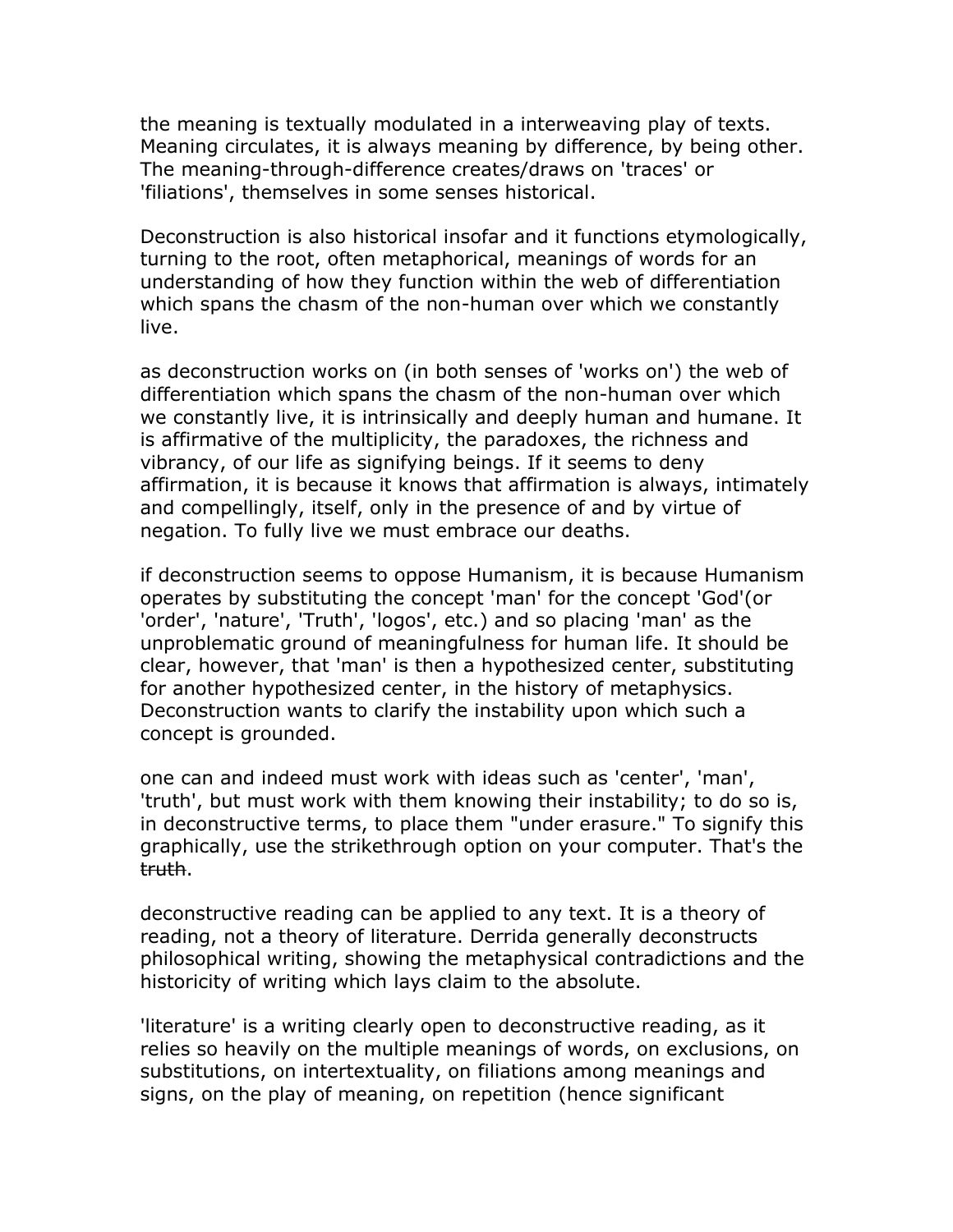difference). In Jakobson's phrasing, literature attends to (or, reading as literature attends to), the poetic function of the text. This, in (one guesses) a Derridean understanding would mean that the naive, thetic, transcendental reading of a text is com-plicated (folded-with) by a counter-reading which de-constructs the thetic impetus and claims.

the more 'metaphysical' or universal and 'meaningful' a text the more powerfully it can provoke deconstructive reading; similarly as 'reading as literature' implies a raising of meaning to the highest level of universality, 'reading as literature' also calls forth the potential for a strong counter-reading. As Derrida says, "the more it is written, the more it shakes up its own limits or lets them be thought."

Some attributes of 'literature' in the deconstructive view are:

- 1. that literature is an institution, brought into being by legal, social and political processes;
- 2. that literature is that which at the same time speaks the heart of the individual and which shows how the individual is made possible only by otherness, exteriority, institution, law, structures and meanings outside oneself;
- 3. that literature is both (simultaneously) a singular, unrepeatable event and a generalizable experience, and demonstrates the tension/ antithesis between these -- as something which is original is also of necessity not original, or it could not have been thought.

It is possible that texts which 'confess' the highly mediated nature of our experience, texts which themselves throw the reader into the realm of complex, contested, symbolized, intertextual, interactive mediated experience, texts which therefore move closer than usual to deconstructing themselves, are in a sense closer to reality (that is, the truth of our real experience) than any other texts. This kind of text conforms to the kind of text known as 'literature' -- most clearly, to modernist literature, but to all texts which participate in one or more of the ironic, the playful, the explicitly intertextual, the explicitly symbolizing -- from Renaissance love poetry to Milton to Swift to Fielding to Tennyson to Ondaatje.

Reading these texts in the deconstructive mode is, however, not a matter of 'decoding the message'; it is a matter of entering into the thoughtful play of contradiction, multiple reference, and the ceaseless questioning of conclusions and responses. The less a text deconstructs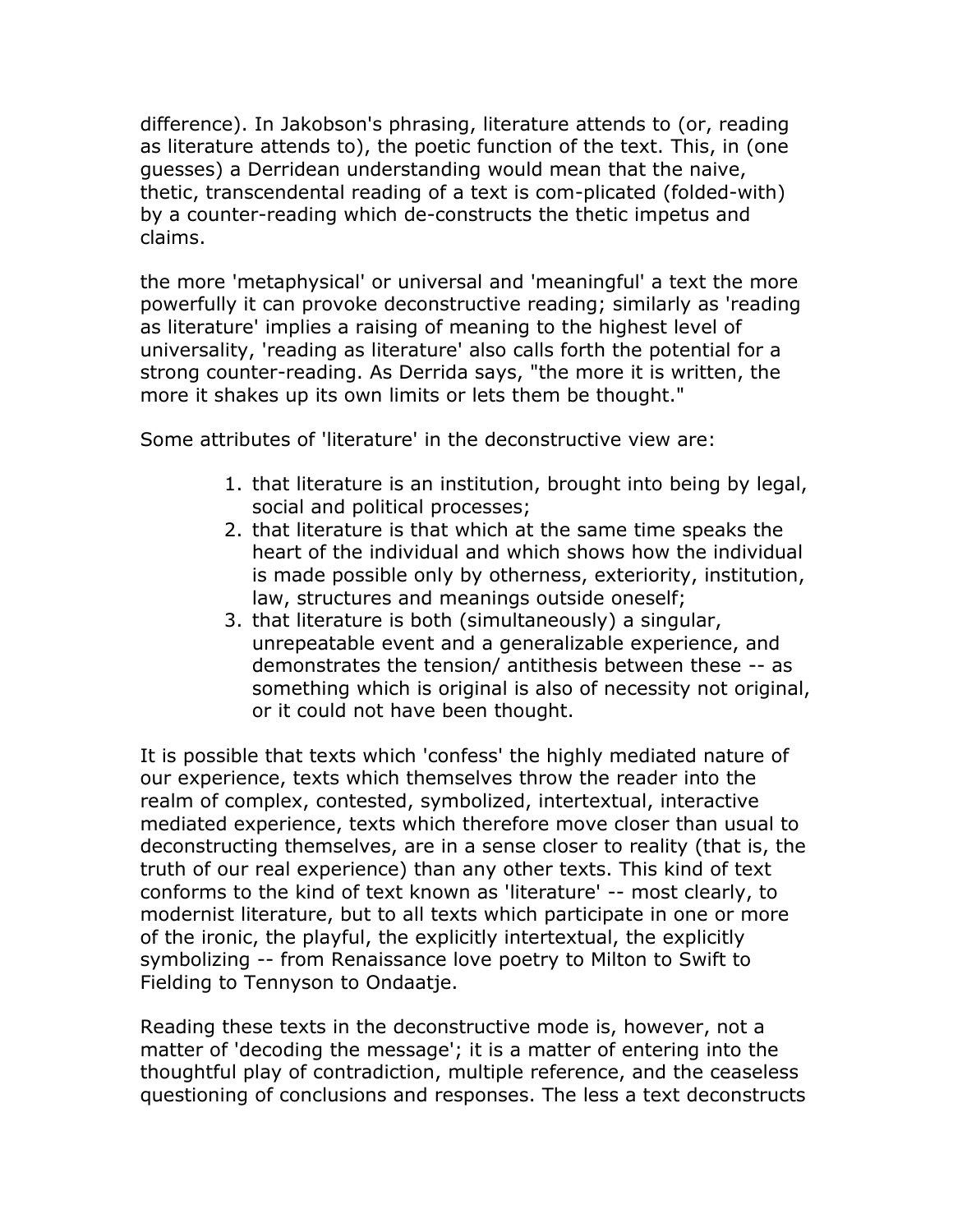itself, the more we can and must deconstruct it, that is, show the structures of thought and assumption which ground it and the exclusions which make its meaning possible. If, as Roman Jakobson suggests, a mark of literature is that it draws attention to its textuality, its constructedness, then literature may be said to be inherently closer to 'reality' than other forms of writing or discourse are, just when it seems to be furthest away, as our 'reality' is symbolic, signified, constructed.

The particular strategy of deconstructive reading is based on fissures in what we take to be the common-sense experience of texts and reality, and on reversals, oppositions and exclusions that are lying in wait in, or implicit in, signification and textuality. Take, for example, the sorts of conflict Jonathan Culler suggests in *On Deconstruction* that the critic is on the lookout for:

- 1. the asymetrical opposition or value-laden hierarchy (e.g. host and parasite, logocentrism and nihilism) in which one term is promoted at the expense of the other. The second term can be shown to constitute or signal the condition for the first, and the hierarchy up-turned (this is not a simple reversal, as the reversal is then in the condition of reversibility, and so forth).
- 2. points of condensation, where a single term brings together different lines of argument or sets of values (and hostilities to hosts hosting the Host).
- 3. The text will be examined for ways in which it suggests a difference from itself, interpretations which undermine the apparently primary interpretation.
- 4. figures of self-reference, when a text applies to something else a description, figure or image which can be read as a self-description, an image of its own operations. This opens up an examination of the stability and cogency of the text itself. An example of self-reference is in the vines and parasites in place of the erased (, i.e. under erasure) antique and learned imagery of Shelley's "Epipsychidion" in Miller's "The Critic as Host," the natural images themselves an image for and replacement for (every image of is also a replacement for) the tracing of writing, which is itself the writing that constitutes the poem; the images of the poem themselves attempt to naturalize what cannot be naturalized, writing itself, in a recuperation in which the act of naturalizing reveals itself as an ancient strategy of meaning, so the imagery is an image of itself.